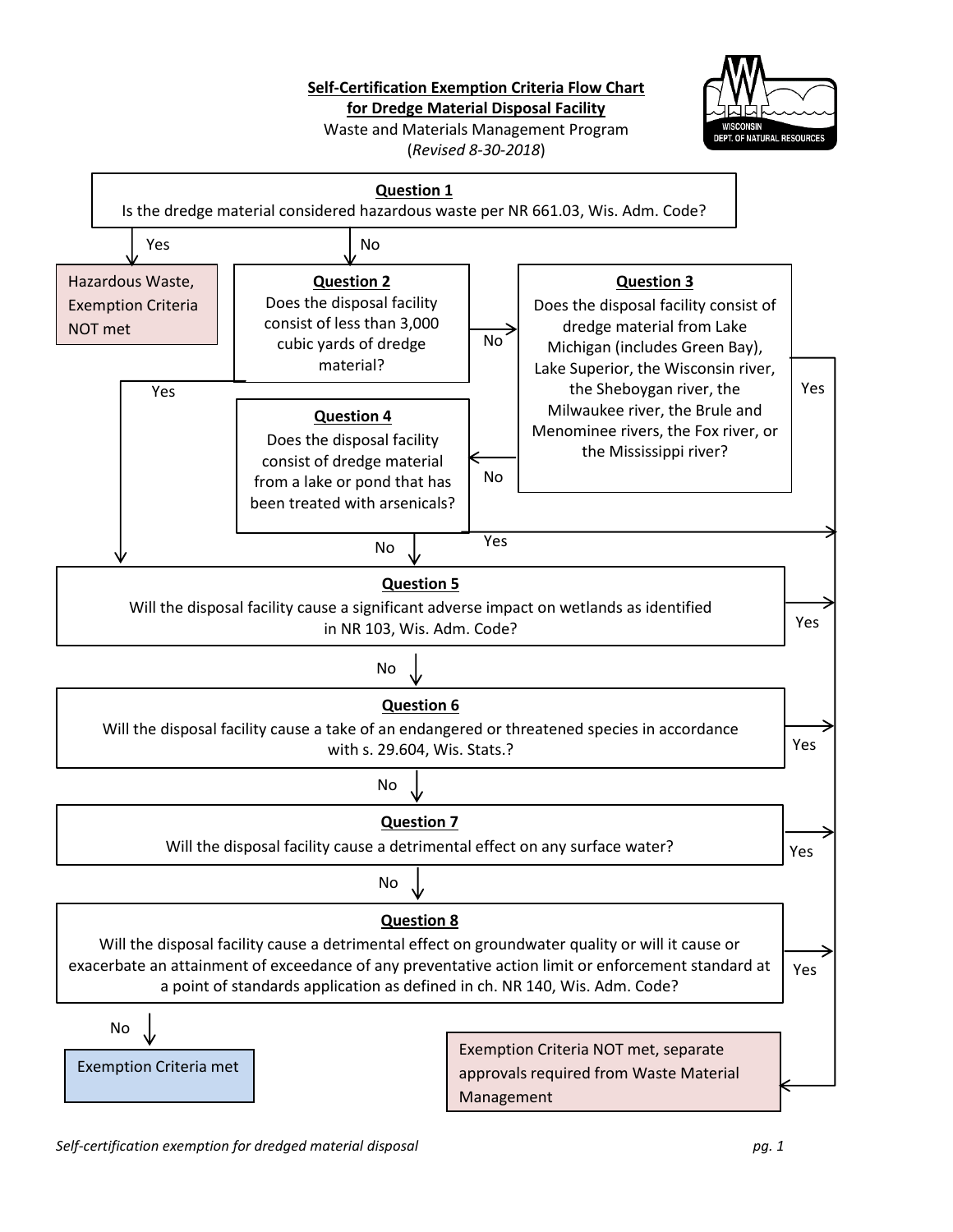### Dredge Material Disposal in accordance with s. NR 500.08(3), Wis. Adm. Code

Dredge material is considered solid waste in Wisconsin, thus proper disposal is an important part of a successful dredging project. Dredging permits are issued by the [DNR Waterways Program.](http://dnr.wi.gov/topic/waterways/) As explained below, facilities for the disposal of certain dredge material are exempt from licensing and plan review requirements by the WDNR's Waste and Materials Management Program.

[S. NR 500.08\(3\), Wis. Adm. Code,](http://docs.legis.wisconsin.gov/code/admin_code/nr/500/500/08/3?view=section) lists several types of facilities for disposal of dredge material which are exempted by rule. For those facilities that qualify for this exemption, any Department requirements for disposal would be exercised through the dredging permit. To document that your proposed disposal facility meets the exemption criteria, a certification statement is included below that you can provide as part of your dredging application to the Waterways Program. If your proposed facility does not meet the criteria, disposal options are included in "Exemption Criteria Not Met", below.

To determine whether your facility meets the exemption criteria, answer the series of questions below which are also depicted in the subsequent flow chart. Most questions have clarifying information following the flow chart.

## Question 1 - Hazardous Waste

Dredge material is considered [hazardous waste](http://dnr.wi.gov/files/PDF/pubs/wa/wa1152.pdf) if it meets criterion in s. NR 661.03, Wis. Adm. Code. Rarely has dredge material been found that was considered hazardous waste. However, dredge material from a site that has had a spill or a release from certain activities could be considered hazardous. A facility for disposal of dredge material that is hazardous waste is not eligible for exemption under s. NR 500.08(3), Wis. Adm. Code. The dredge material must be disposed of in accordance with hazardous waste requirements. If you have dredge material that is hazardous waste, or do not know, please contact the **Hazardous Waste Program**.

## Question 3 – Exempt Water Bodies

The water bodies listed in Question 3 are considered the most likely to contain contaminated sediment. Accumulative disposal of dredged material, at a facility located on single property, of less than 3,000 cubic yards from these waters is exempt if all other exemption criteria are met. A facility where the accumulative disposal of 3,000 cubic yards or more from those waters is not exempt. A facility for disposal of any amount of sediment from waters not listed in Question 3 is exempt if all other exemption criteria are met.

# Question 4 – Arsenic

Facilities for the disposal of dredge material from Lakes and ponds that have been treated with arsenicals are not eligible for exemption under s. NR 500.08(3), Wis. Adm. Code. Arsenic compounds were used in lakes and ponds as herbicide from approximately 1950 to 1970. If you are proposing to dredge material from a lake or pond that has not been recently dredged you should consider the possibility of encountering arsenic contaminated sediment.

# Question 5 - Significant adverse impact on wetlands

If you're not sure if your proposed facility may cause an impact a wetland area, please see our on-line resources [http://dnr.wi.gov/topic/wetlands/locating.html.](http://dnr.wi.gov/topic/wetlands/locating.html) If there is a wetland on or near the proposed facility, a 100 feet separation between the facility and a wetland area is considered a good rule of thumb. Conditions such as a steep slope between the facility and the wetland area could require a greater separation to prevent impacts.

#### Question 6 - Take of an endangered or threatened species

If you're not sure if your proposed facility may cause an impact of an endangered or threatened species, please use the National Heritage Inventory (NHI[\) screening tool](http://dnr.wi.gov/topic/ERReview/PublicPortal.html) to determine if the facility would have the potential to impact endangered resources. The NHI Public portal is an online tool that provides users with an instant response and documented preliminary assessment regarding whether or not a full Endangered Resources Review is necessary to ensure compliance with Wisconsin's Endangered Species Law.